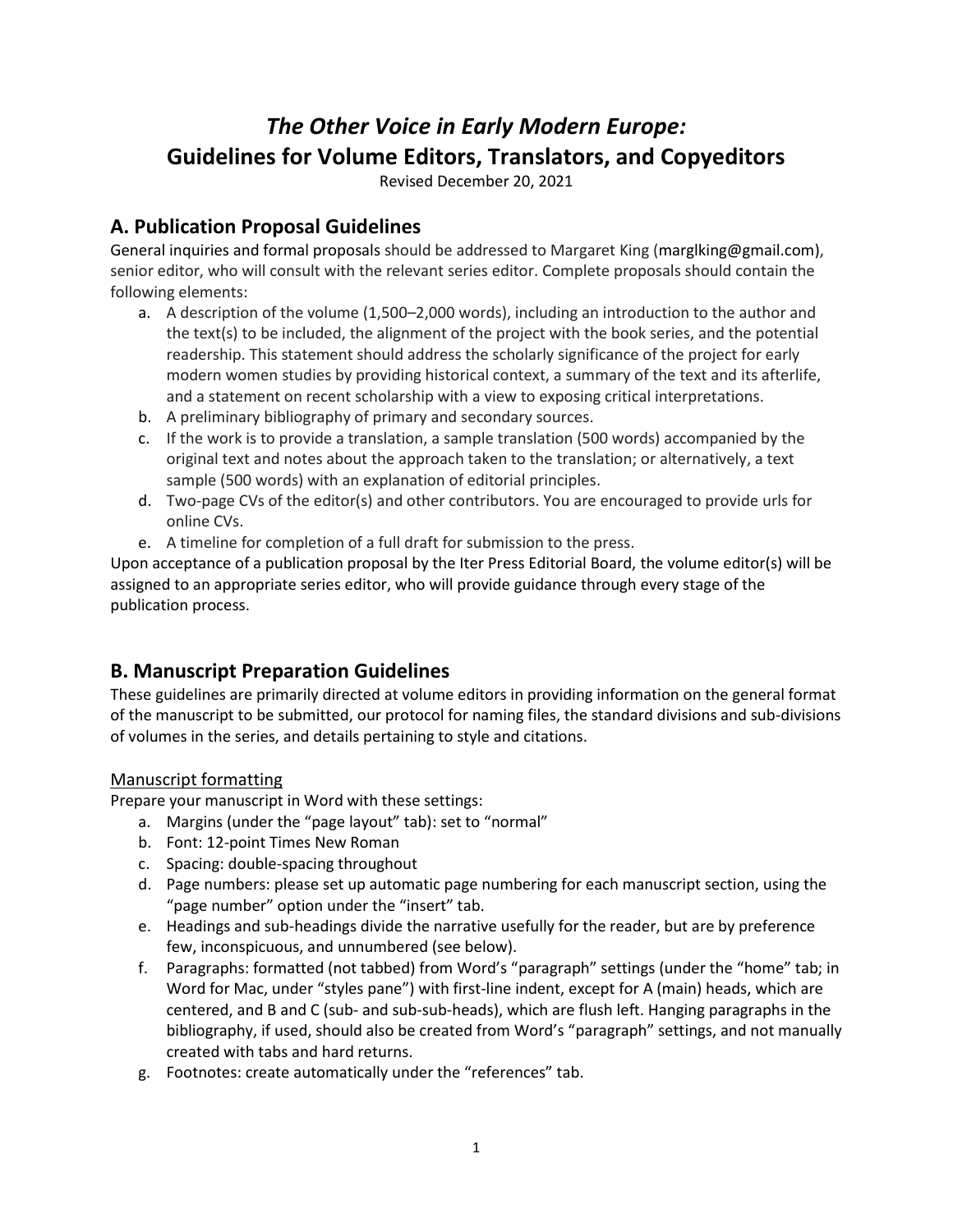h. Before submitting your manuscript, please clean up any prior editorial tracking by "accepting" or "rejecting" changes under the "review" tab.

#### Digital files and file naming

- a. Create a different file for each section of your volume: frontmatter (title page, contents, acknowledgments, etc.); introduction; text or texts translated or, for English editions, transcribed; original language texts (for bilingual editions); appendix/appendices; bibliography.
- b. Please begin the filenames with numbers, so that they are stacked in the order in which they will appear in the file directory: thus "1.frontmatter…," "2.introduction…"; and after intermediate sections for as many parts as necessary, the bibliography will come last. Numbering the filenames will help the compositor when putting the book together and is especially helpful when the text is so complicated that it comprises several files.
- c. Page numbers for each file and note numbers for introduction and subsequent sections should start at 1.

#### Manuscript divisions

Front matter

- a. Title page: The name of the author of the text translated or edited in the volume should be the first element on the title page, and is not to be included in the title. Specific roles of contributors, within reason, may be noted: e.g., edited by, translated by, with introduction/annotations by, etc., but preference is for the simplest possible statement of responsibility.
- b. Dedication (optional).
- c. Contents (not Table of contents): preference is for a simple and economical presentation, ideally on one page. It is often helpful, however, to list the titles of component sections and subsections.
- d. List of illustrations (as required). The numbering of items in the list of illustrations should correspond to the numbering of captions to any illustrations that you wish to include within the text. Please note the institution granting permission for image use here and in the referenced captions.
- e. Additional sub-sections: acknowledgments as required. Abbreviations may also follow, unless there are also other ancillary items (e.g., chronology, weights and measures, glossary), in which case all these should appear in the back matter, not the front.

#### Body matter

- a. The introduction should contain the following elements: first, *The Other Voice* an explanation of why your text belongs in this series; author's life and works; then, generally in this order: historical context; summary and analysis of the text; afterlife of the text, including translations and subsequent interpretations; a note on the translation/edition. Introductions to the Other Voice series vary in length, but many run between 30 and 50 printed pages. The *Life and Works* section should name and include references to any work(s) included in the volume, incorporated into the biographical text where appropriate.
- b. Edited text and/or translation.

#### Back matter

- a. Appendix/Appendices (as needed).
- b. Bibliography. The bibliography should be analytical, with at least two main sections for *Primary* and *Secondary Sources*, each of which may be sub-divided as necessary; *Primary Sources*, for instance, might be divided between "*Manuscript*" and "*Printed*" sources. Where the works of the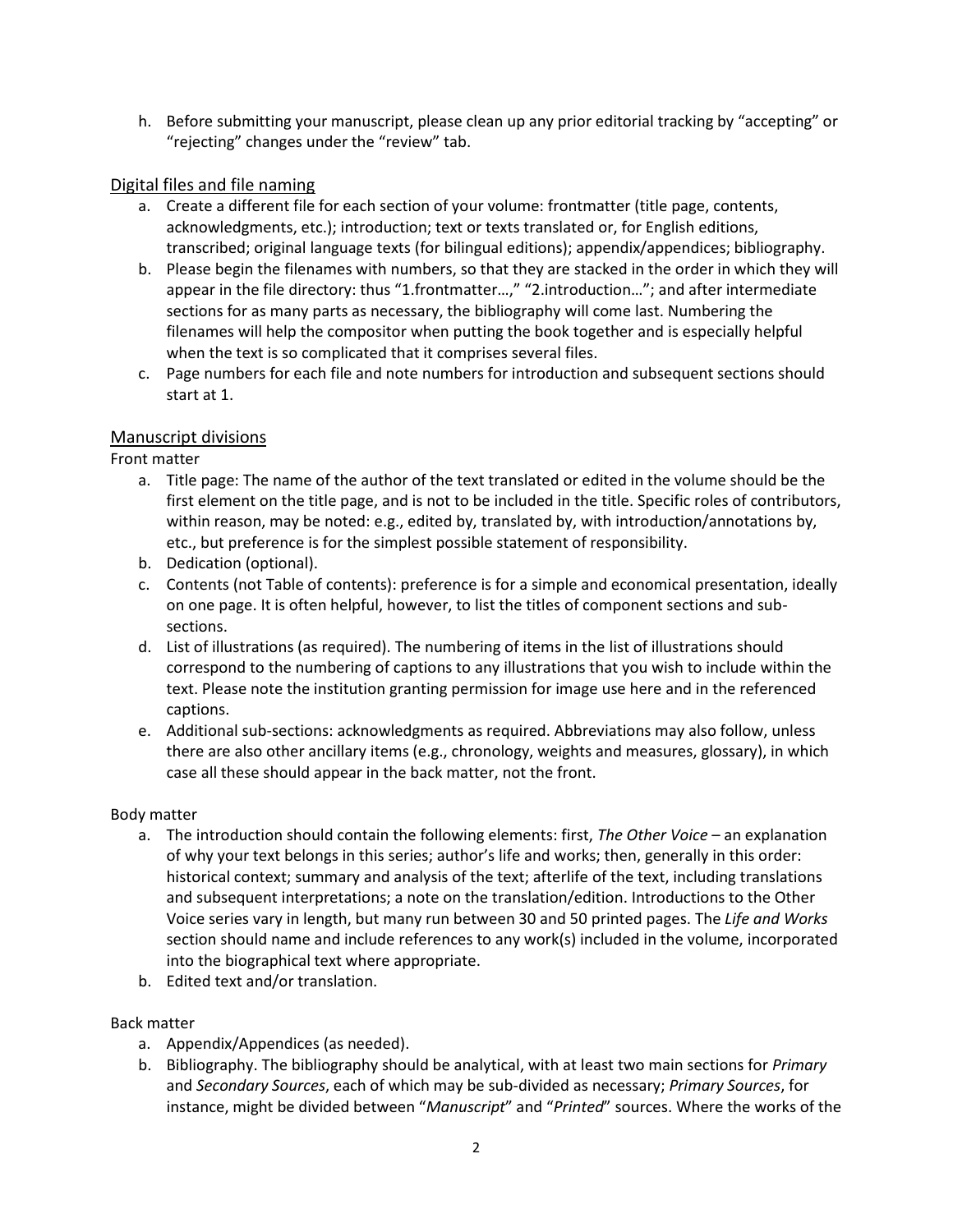author or authors of the volume are lengthy, or are presented in multiple editions, an initial section should be added, entitled "*Works by xxx*," before *Primary Sources*, which will then be entitled *Other Primary Sources*. The section "*Works by xxx*" may also be sub-divided as useful, and may be given, if preferred, in chronological rather than alphabetical order. If given in chronological order, it is advisable to make the date of publication or composition the first element in the citation, and possibly to structure the whole section as a two-columned table with the year in the left column.

c. Index. The index is completed after approval of the final version of the manuscript.

#### Style and citations

We use US spelling and recommend the *Merriam-Webster Dictionary* [\(www.merriam-webster.com\)](http://www.merriam-webster.com/). For all matters not specifically covered in this document, please follow the current edition of the *Chicago Manual of Style* [\(www.chicagomanualofstyle.org\)](http://www.chicagomanualofstyle.org/).

Numbers, dates, and punctuation

- a. The enumeration of headings is to be avoided, and if it is necessary (perhaps because of extensive cross-referencing), arabic, not roman numerals should be employed.
- b. Where multiple sections of text are numbered (as in a collection of letters), use arabic, not roman numerals.
- c. US dating format (September 23, 1900) is generally preferred, but in an intensively-dated text (as in letter collections or diaries), if the authors have used it, British dating format (23 September 1900) may be followed.
- d. Numbers one through ninety-nine, and all hundreds and thousands (i.e., three hundred, five thousand) should be spelled out, with exceptions made if the discussion is intensively numerical.
- e. Dates in date ranges should be given with all four digits: i.e., 1148–1152, 1561–1565, as well as 1180–1220, etc. Use en dashes, not hyphens.
- f. Hyphenated terms should be regularized according to Merriam-Webster or equivalent.
- g. Punctuation: (i) serial commas; (ii) en dashes for page and date ranges; (iii) em dashes, without a space before or after, rather than two hyphens; (iv) "smart" or curly quotation marks and apostrophes, not straight ones. Go to the "insert" tab on the Word toolbar and select "symbol" ("advanced symbol" in Word for Mac) to insert accented letters, or select "special characters" to add en and em dashes, etc.
- h. For *circa,* use "ca."

Foreign language phrases and quotations

- a. Foreign terms may be italicized in the text on first appearance, after which italicization should be dropped unless there is special need to retain it.
- b. Foreign language titles in the text (but not the notes) should be translated in parentheses following the title, and italicized, or simply given in English if the original language presentation is not necessary to the discussion.
- c. Quotations from the original language text may be supplied in the introduction, whether run-in or block. For run-in quotations, they may follow the quoted words italicized and in parentheses. For block quotations, the original language should appear in the footnote. Avoid lengthy quotations from the translated or edited text included in the volume. Be sure that passages quoted from the translated or edited text included in the volume correspond exactly to that text.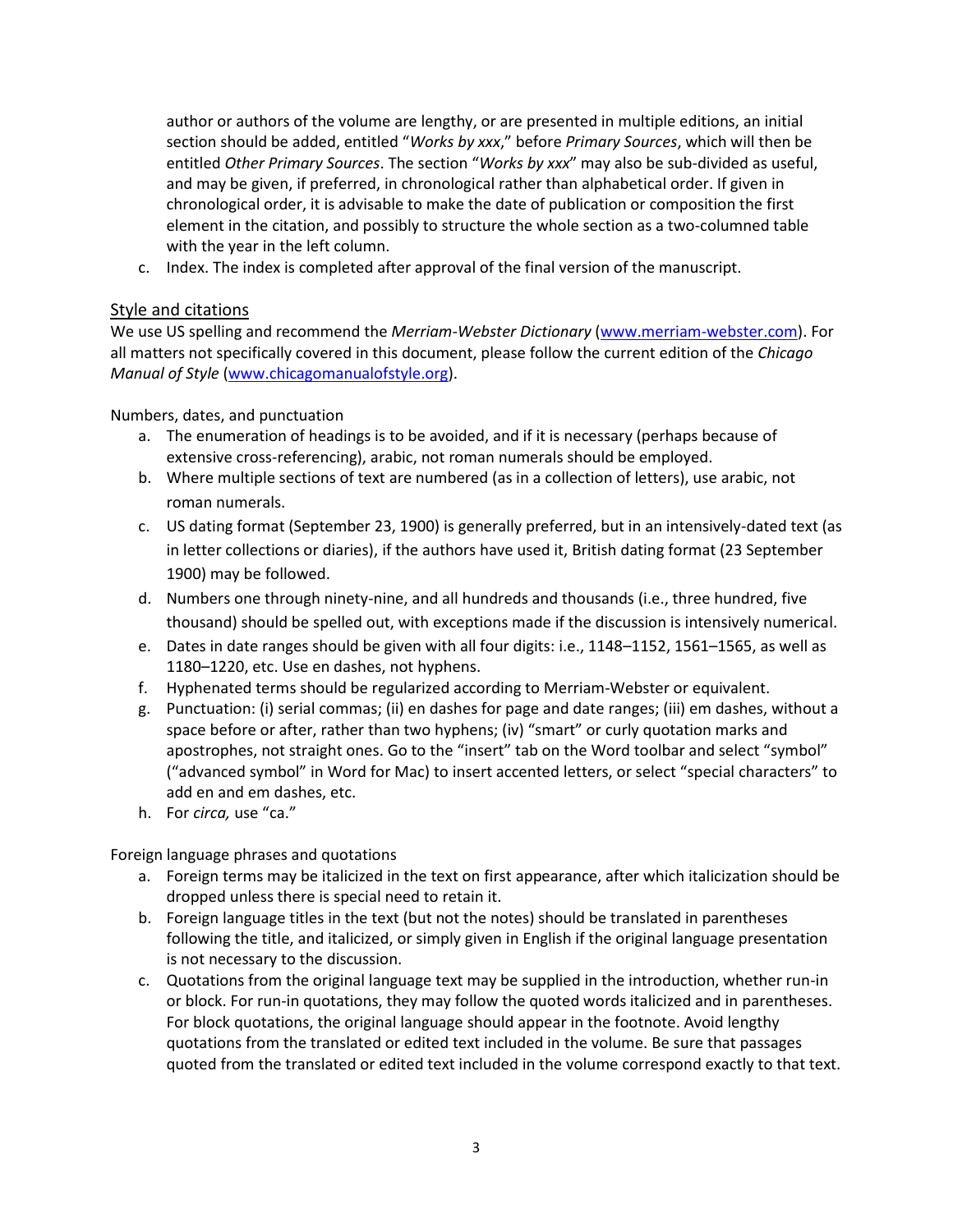Footnotes and bibliography

- a. Citations and bibliography are to follow *CMS* 17, Part III, Section 14, Notes and Bibliography. *CMS* calls for full citations in the notes of all titles on first reference in the manuscript. After the first reference, short titles should be used rather than *ibid., op. cit.,* etc.
- b. Because the final volume may be in ebook form and read online, cross-references should avoid the terms *above, below, supra, infra*. You may instead write: "see the introduction, p. 00" or "note 00"; or "see [inserting the title of a different section of your book], p. 00" or "note 00."
- c. Biblical citations should be given with book names spelled out: Genesis, not Gen.; 1 Corinthians, not 1 Cor. If quoting in English from a foreign language original, it is best to interpolate a standard English translation (*NRSV*, *NIV*, *KJV*) rather than translating from the author's original. Indicate which translation has been used either in the introduction or in the first relevant note. Be aware to note citations from the Vulgate, however, where book titles and verse numbers may differ from a standard modern English Bible.
- d. Create one set of notes for the introduction and a second (or more) for the text (or separate text components).
- e. The text of bilingual editions should have endnotes rather than footnotes (even though the notes to the introduction appear as footnotes). There may be either one set or, if appropriate two, numbered in different formats, supplying annotations respectively to the original language text and the translation.
- f. Titles of books should be conformed to WorldCat or other similar catalogue (EEBO, BnF), with corrections made to both bibliography and notes. For books published by university presses, include the state abbreviation when the state is not apparent in the name of the press: e.g., Princeton, NJ: Princeton University Press; Cambridge, MA: Harvard University Press; but Philadelphia: University of Pennsylvania Press.
- g. The citation of titles embedded in titles should follow these guidelines:
	- i. A title in italics inside a title in quotation marks: "What Optometrists Can Learn from *The Great Gatsby*" (an article about a novel).
	- ii. A title in quotation marks inside another title in quotation marks: "The Symbolism of Monocles in 'Le Monocle de Mon Oncle' and 'Colonel Fazackerly Butterworth-Toast'" (an article about two poems). Notice the use of single quotation marks around the poem titles.
	- iii. A title in quotation marks inside a title in italics: *From the Bizarre to the Bazaar: Modernism, Orientalism, and James Joyce's* "*Araby.*" (a book about a short story). Notice that the entire title is italicized.
	- iv. A title in italics inside another title in italics: *An Introduction to Butlering, with Examples from* Downton Abbey *and* The Remains of the Day (a book title that references a television series and a novel).
- h. Dates in titles of cited works (per *CMS* 17: 14.93) should be removed from parentheses in both bibliographical citations and notes; vital dates of figures named in titles excepted.
- i. Series titles (see *CMS* 17: 14.123) should be eliminated from citations in both bibliography and notes.

## **C. Steps from Submission to Publication**

Manuscript submission

a. Submit your manuscript files as email attachments to Margaret King (marglking@gmail.com), senior editor, and to your assigned series editor. Please send at the same time PDF files of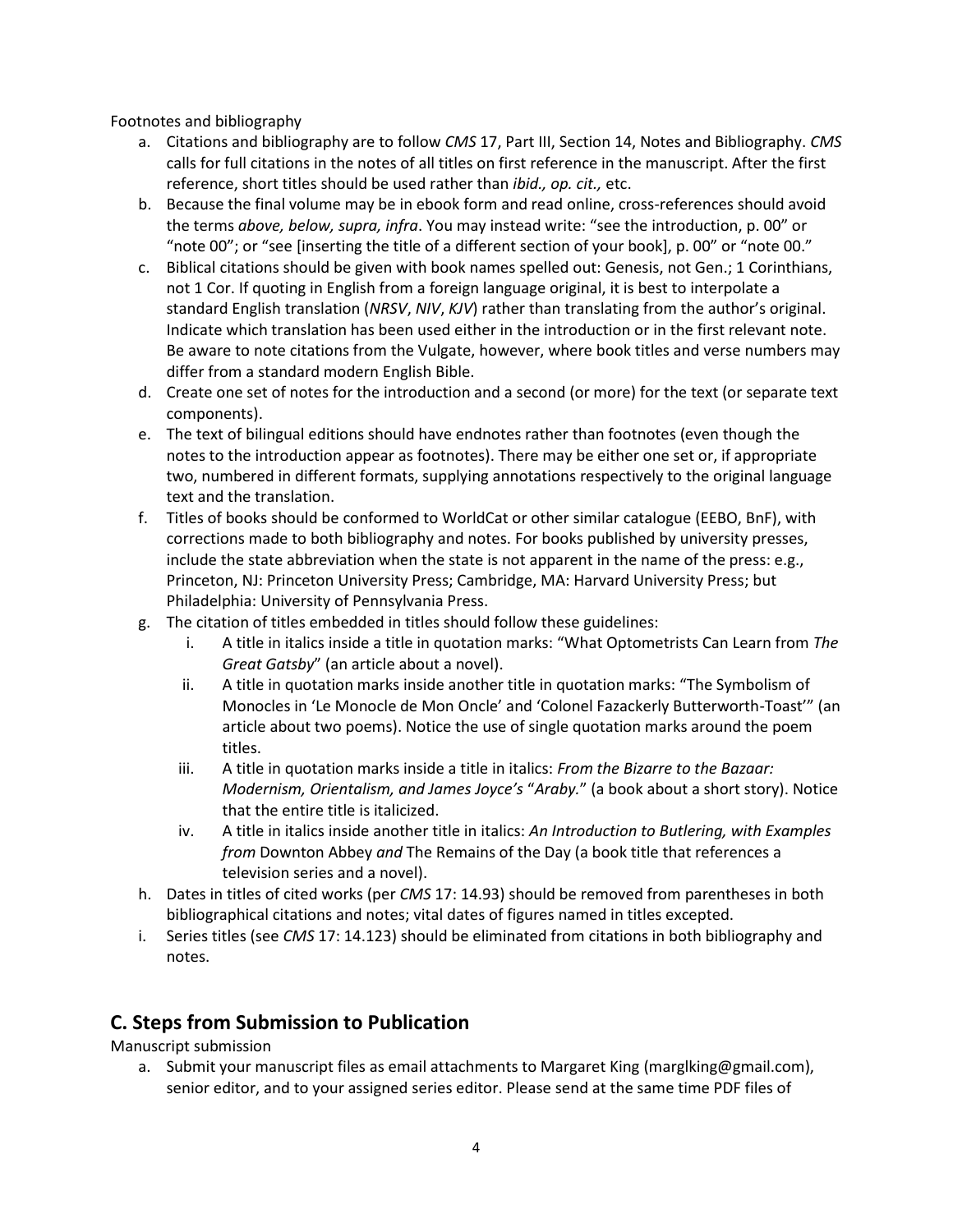original language texts or, for English texts, of original MSS or printed texts on which the edition is based.

b. Please also include suggestions of three to five names of possible outside readers.

External review and manuscript revision

The manuscript (and original language texts) will be sent out for external review. The eventual reader's report will raise issues to which you must respond by revising the manuscript or, if you disagree with the reader, by explaining why you will not. The series editor will send to the editorial board the reader's report, your response to the reader's report, your revised manuscript, and your updated CV (and those of your collaborators, if any), along with a one-page cover statement by the series editor describing your project.

Approval, contract, illustrations, and subvention

- a. Once your volume is approved for publication, upon the completion of any further requests for revision, you will be emailed a contract to countersign and return. The book will be published by Iter Press. When citing your forthcoming work, please ensure that the publisher is accurately identified. If necessary, and where possible, please amend incorrect publisher information (on a personal or institutional web page, in a CV, in materials to be used in presentations, etc.).
- b. As this process goes forward, you should research possible illustrations for the cover of your volume. Cover illustrations typically are images of the female author(s) of the volume, though they may reproduce other kinds of female images including those of goddesses, angels, or biblical figures, or those of women in groups as in family portraits or narrative scenes. Many contributors have found the Bridgeman Art Gallery collection a useful aid in locating a cover image: [www.bridgemanimages.com/en-US/.](http://www.bridgemanimages.com/en-US/)
- c. A preview of the image you would like to use for the cover of your book must be submitted to Iter Press for review and approval, as should any internal images planned. Once approved, it is your responsibility to obtain and pay for high resolution versions of images, and permission to reproduce them. Please ensure that permission for reproduction in both printed book and ebook formats is obtained. High resolution images and copies of permissions should be forwarded to Margaret English-Haskin, our project manager at Iter Press (m.english.haskin@utoronto.ca).
- d. At this point, too, as per the contract, you should seek out sources of funding for your publication, most often provided by your teaching institution, but sometimes from other granting agencies. A basic subvention of \$2,500 is requested for a book of fewer than 80,000 words and, for larger books, \$500 for each additional 20,000 words. Bear in mind that these subventions constitute only a fraction of the cost of publishing your book.

Copyedit and manuscript revision

- a. Once the contract has been finalized, your manuscript will be sent to a copyeditor, and then returned to you for further revision. The copyeditor is charged to help you prepare your manuscript for publication: this charge includes the checking of bibliography and notes and insertion of technical corrections, and may include recommendations for the strengthening of the structure and narrative of your manuscript. You are not required to accept all copyeditor corrections and recommendations, but are expected to make revisions consonant with the copyeditor's alterations, understanding that Iter Press is committed to publishing volumes that are accurate, accessible to readers, and as free as possible from technical errors.
- b. The copyeditor will flag places (if not already flagged by the volume editors) where crossreferences to narrative or notes within your manuscript will need to be added once pagination is firm, as described below in the Copyeditor Guidelines. Please retain these flags in the final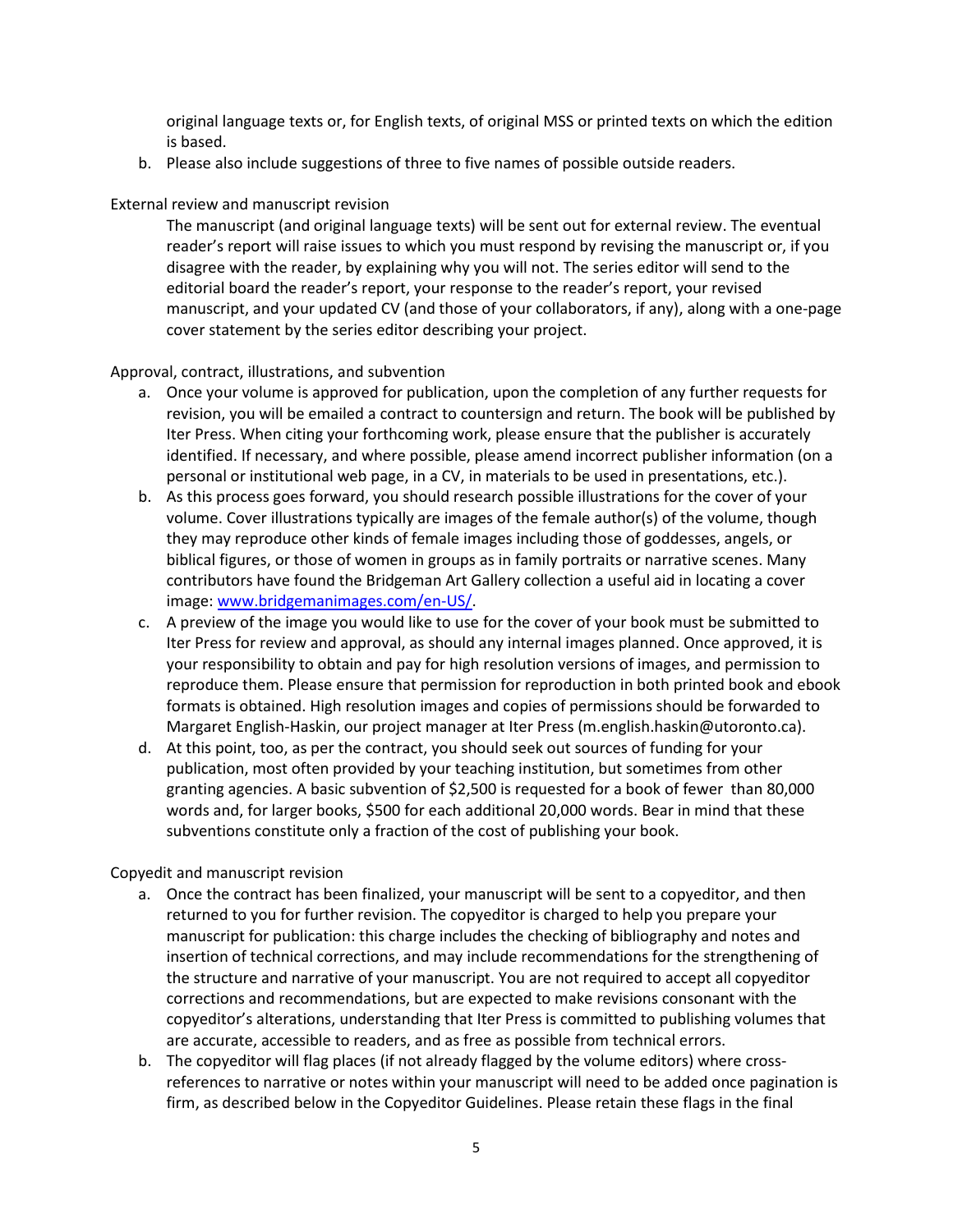version of the manuscript that will be submitted to the series editor and, eventually, to the press. They will then appear in the typeset pages you receive for review, and once pagination is finalized, you may search for them and prepare a list of correct page numbers for the press to insert.

c. After you have approved changes in the copyedited manuscript and made other necessary revisions, send your revised manuscript to the series editor, who will review and submit for typesetting. This final manuscript review should be thorough and searching. Revising the typeset pages is difficult and costly.

Typesetting, index, blurb, profile, and page proofs

- a. Iter Press will arrange for typesetting, and at the same time review the coordination between the various elements of the manuscript, finalize the style of the table of contents, chapter and section titles, headings, and running heads, and attend to any other matters related to the formatting of the volume.
- b. When you receive the typeset pages, review them carefully, making last necessary corrections and checking for formatting problems. If there are many changes, a second set of typeset pages will be supplied.
- c. Once all changes are made and the pagination is set, you will need to supply Iter Press with correct cross-references at places indicated by the flags inserted by the copyeditor and reproduced in the typeset.
- d. At this point, as well, you will need to compile an index in accord with *CMS* 17: Part III, Section 16, Indexes. If you are having your volume professionally indexed, you should make arrangements well ahead of time so that indexing can begin promptly once the final typeset is prepared. The Iter Press office can provide the names of professional indexers whose work has proved satisfactory in the past.
- e. A robust and analytical index is required. It should cover both critical introduction and text(s), and contain topical entries as well as proper names.
- f. Cover design and final title page presentation are the responsibility of Iter Press. To assist with the assemblage of back cover copy, you will need to submit a description of your volume (approximately 75–125 words) and a profile tag for each contributor (approximately 30 words). You will then be sent a cover design displaying your blurb, profile(s), and the image for which you have obtained permission. Back cover copy will also include an endorsement by an outside scholar, which will be obtained by the responsible series editor.
- g. As the volume is readied for printing, Iter Press will arrange to obtain CIP (Cataloging in Publication) information from the Library of Congress.
- h. Next, the press will provide a final set of cover and interior proofs for your review and approval to print. This will be your last opportunity to make corrections before the files are submitted to the printer; once the files are submitted, changes are not permitted.

Publication and distribution

- a. The book will now be published by Iter Press, and listed on the following websites:
	- i. The Other Voice in Early Modern Europe: [www.othervoiceineme.com/othervoice](http://www.othervoiceineme.com/othervoice-toronto.html)[toronto.html](http://www.othervoiceineme.com/othervoice-toronto.html)
	- ii. Iter Press: [www.itergateway.org/iter-press/series/1](http://www.itergateway.org/iter-press/series/1)
	- iii. University of Chicago Press: [www.press.uchicago.edu/ucp/books/series/OVIEMET.html](http://www.press.uchicago.edu/ucp/books/series/OVIEMET.html) The precise timing of the publication will depend on the marketing cycle at the University of Chicago Press, which is based on a system of Spring and Fall catalogues.